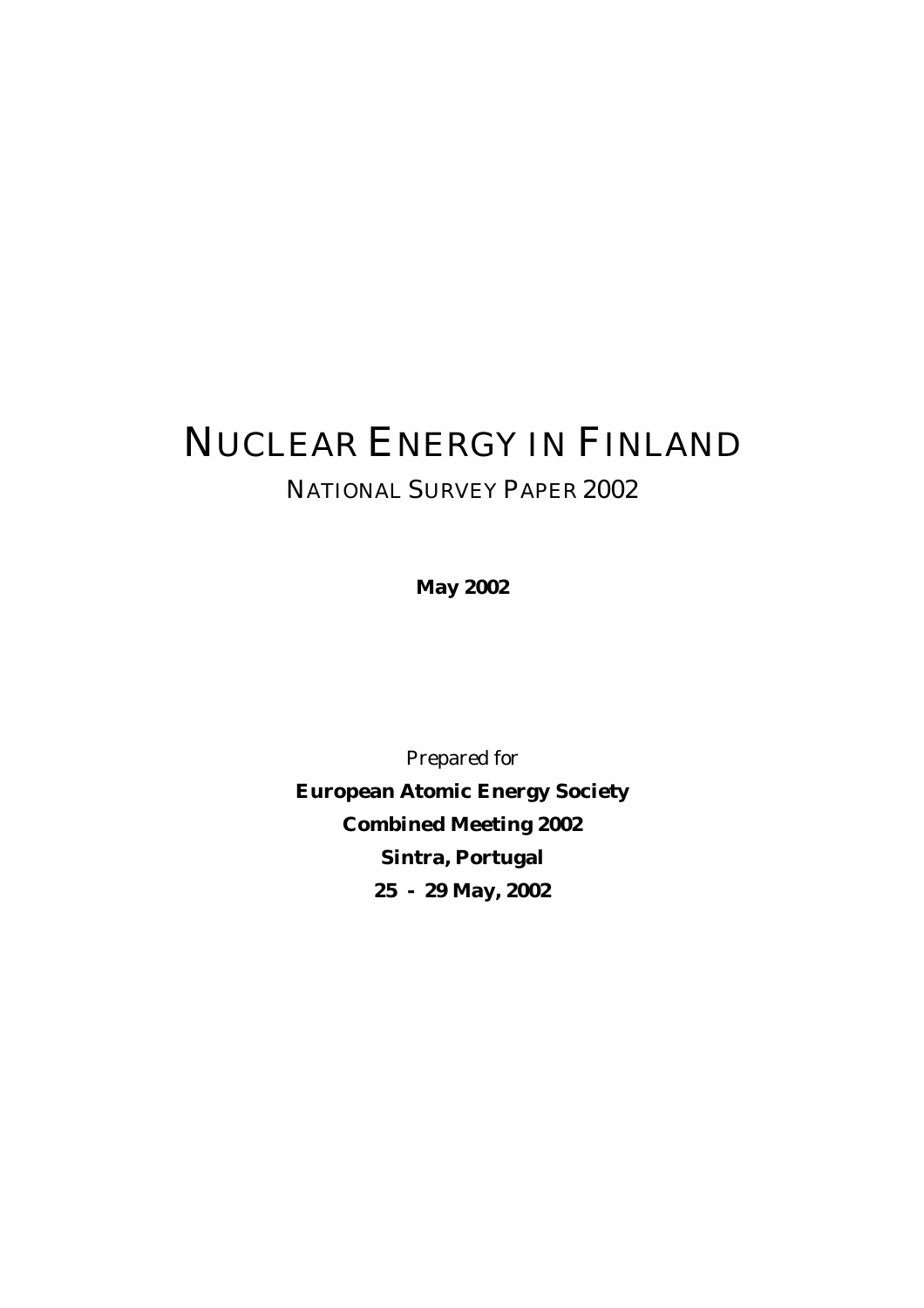|                |                 |                      | Compiled by Seppo Vuori and Riku Mattila, VTT Processes, Nuclear Energy              |                |
|----------------|-----------------|----------------------|--------------------------------------------------------------------------------------|----------------|
|                | <b>CONTENTS</b> |                      |                                                                                      |                |
| 1              |                 |                      | ENERGY SOURCES AND PRODUCTION IN FINLAND IN 2001                                     | 3              |
|                | 1.1             |                      | <b>General Survey</b>                                                                | 3              |
|                | 1.2             |                      | <b>Primary Energy Supplies</b>                                                       | $\overline{4}$ |
|                | 1.3             |                      | <b>Electricity Production</b>                                                        | 5              |
|                | 1.4             |                      | Climate change                                                                       | 8              |
| $\overline{2}$ |                 | <b>NUCLEAR POWER</b> |                                                                                      | 10             |
|                | 2.1             |                      | <b>Nuclear Power Plants</b>                                                          | 10             |
|                |                 | 2.1.1                | <b>Nuclear Power Statistics 2001</b>                                                 | 10             |
|                |                 | 2.1.2                | <b>General Survey of Reactor Performance</b>                                         | 11             |
|                | $2.2\,$         |                      | The outlook of nuclear power in Finland                                              | 13             |
|                | 2.3             |                      | <b>Nuclear Fuel Supply</b>                                                           | 14             |
|                |                 | 2.3.1                | Uranium Supply, Enrichment and Reprocessing                                          | 14             |
|                | 2.4             |                      | Progress in spent fuel disposal program                                              | 14             |
|                |                 | 2.4.1                | Progress in the first licensing stage for spent fuel disposal<br>facility in Finland | 14             |
|                |                 | 2.4.2                | <b>Financial Provisions</b>                                                          | 15             |
|                | 2.5             |                      | Nuclear R&D 16                                                                       |                |
|                |                 | 2.5.1                | Policy                                                                               | 16             |
|                |                 | 2.5.2                | Fuel Cycle                                                                           | 17             |
|                |                 | 2.5.3                | <b>Waste Management</b>                                                              | 17             |
|                |                 | 2.5.4                | <b>Safety and Environment</b>                                                        | 18             |
| 3              |                 |                      | TECHNICAL RESEARCH CENTRE OF FINLAND (VTT)                                           | 19             |
|                | 3.1             |                      | <b>Research Programme</b>                                                            | 19             |
|                | 3.2             | Funding              |                                                                                      | 20             |

**EAES NATIONAL SURVEY PAPER 2002: FINLAND May 2002**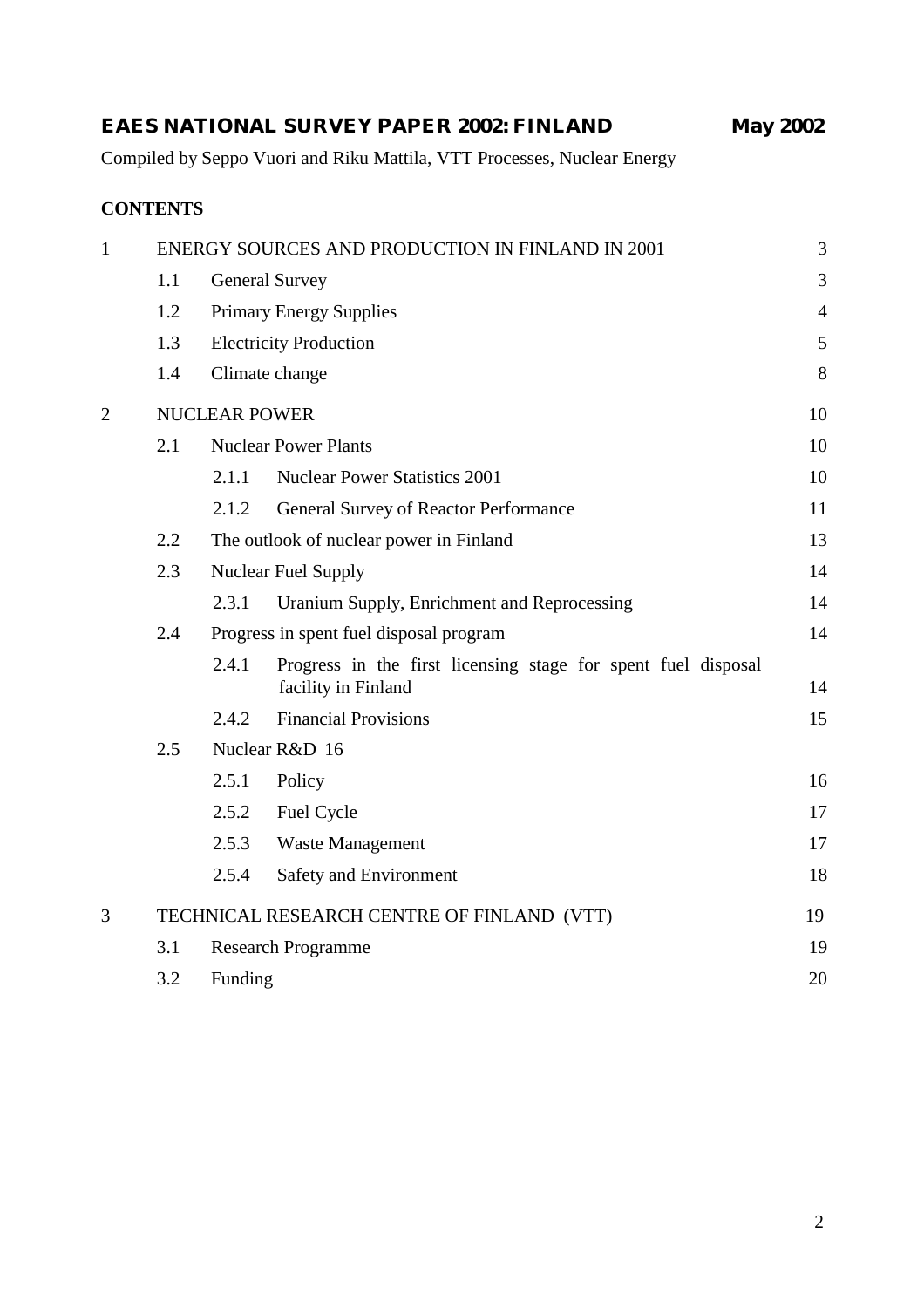# **1 ENERGY SOURCES AND PRODUCTION IN FINLAND IN 2001**

#### **1.1 General Survey**

The gross domestic product increased 0.7% last year, dropping significantly from the numbers around 5% in the previous few years. In spite of the small economic growth, energy consumption kept increasing faster than estimated.

The total consumption of energy in 2001 was 1354 PJ or 261 GJ/capita, increasing 3.2% from the 2000 level. As, due to a smaller rainfall in Scandinavia, the net import of electricity decreased by 16% and the hydro power production by 8% (including the 9% drop in wind power production), the increase was mainly compensated by increasing use of coal, peat and natural gas in energy production. As a result, the carbon dioxide emissions related to energy production were 9% higher than in 2000, reaching 60 million tons and exceeding the year 1990 limit set by the Kyoto protocol by some 10%. Part of the increase in energy consumption was due to the 8% growth in heating energy due to colder temperatures in comparison to the warmer-than-average year 2000. Taking into account the temperature variation, the energy consumption increased by 1.4%.

Reflecting the changes in economy, the energy consumption in industry dropped by about 1% and its share of total energy consumption fell slightly below 50%. About two thirds of the industrial energy consumption takes place in forest industry.

After the positive decision in principle made by the Parliament in May 2001 concerning the final disposal facility of spent nuclear fuel from the existing four reactors, the nuclear energy discussion has been dominated by the application by the power company (TVO) for a similar decision in principle concerning the construction of a new nuclear power plant and the management of its spent fuel arising. The parliamentary decision about permitting the industry to build an additional nuclear power plant is planned to take place on May 24, 2002. The vote is expected to be very tight, with around 45% of the MP:s committed to vote on either option and the remaining 10% not having stated their opinion prior to the vote.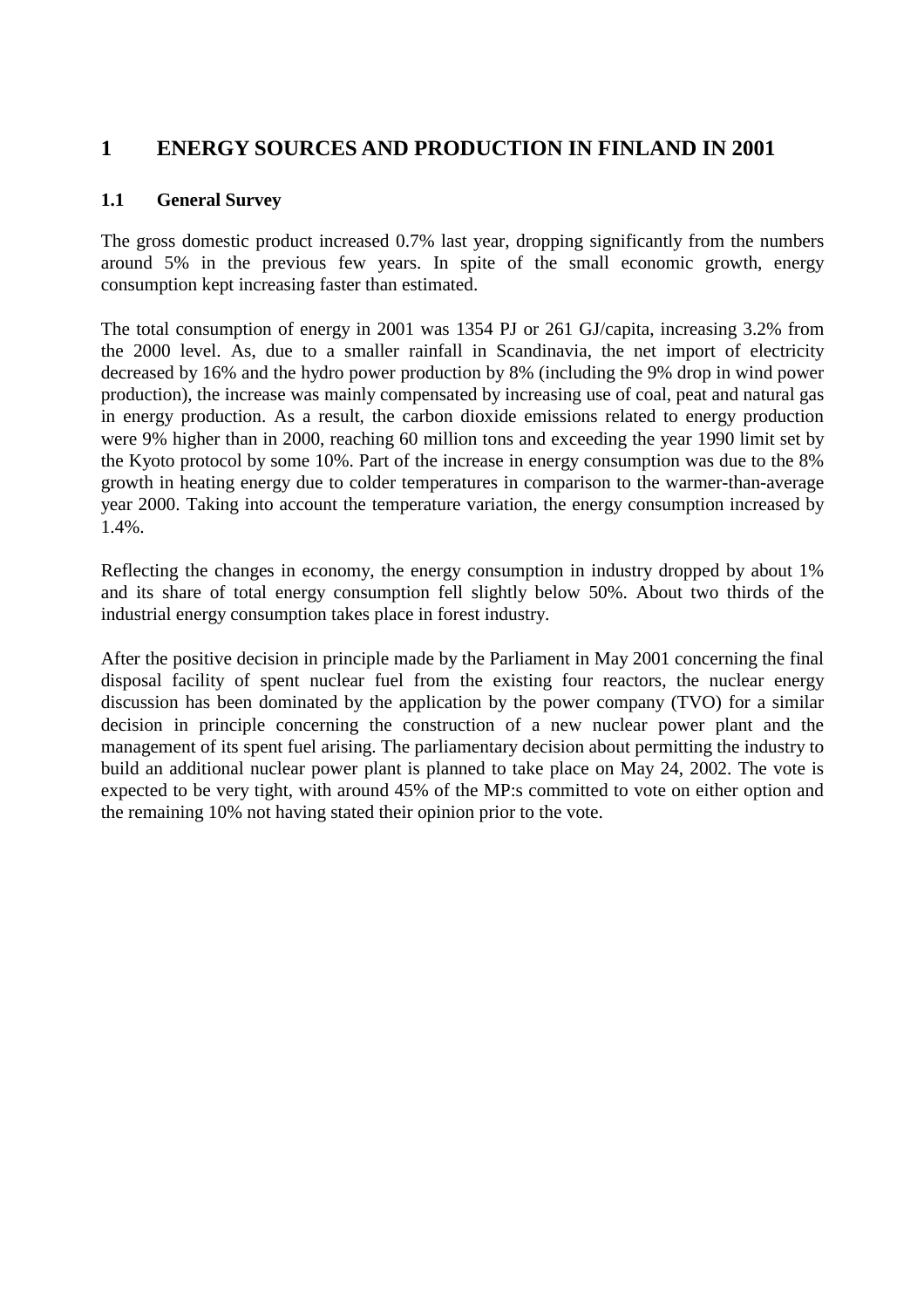#### **1.2 Primary Energy Supplies**

The supplies of primary energy from 1985 to 2001 are detailed in Table I and the long-term trend from 1970 onwards is depicted in Fig. 1.

|                            | 1985        | 1990        | 1991      | 1992      | 1993        | 1994    | 1995       | 1996       | 1997        | 1998        | 1999        | 2000       | 2001        |
|----------------------------|-------------|-------------|-----------|-----------|-------------|---------|------------|------------|-------------|-------------|-------------|------------|-------------|
| Oil                        | 9,20        | 8,97        | 8,73      | 8,59      | 8,22        | 8,55    | 8,25       | 8,47       | 8,40        | 8,66        | 8,72        | 8,40       | 8,61        |
| Coal                       | $(36, 9\%)$ | (32.9%)     | (32.6%)   | (32.5%)   | (30, 3%)    | (29.5%) | (29.0%)    | (28, 4%)   | $(27, 4\%)$ | (27.9%)     | (27.5%)     | (26.8%)    | (26, 6%)    |
|                            | 4,00        | 3,98        | 3,91      | 3,38      | 3,91        | 4,89    | 3,98       | 4,89       | 4,56        | 3,54        | 3,58        | 3,52       | 3,89        |
| <b>Natural Gas</b>         | $(16.0\%)$  | (14,6%)     | (14.6%)   | (12.8%)   | $(14, 4\%)$ | (16.8%) | $(14.0\%)$ | (16, 4%)   | (14,9%)     | $(11, 4\%)$ | (11.3%)     | (11.2%)    | (12,0%)     |
|                            | 0,82        | 2,17        | 2,29      | 2,37      | 2,45        | 2,70    | 2,80       | 2,93       | 2,87        | 3,30        | 3,30        | 3,38       | 3,66        |
| <b>Nuclear Energy</b>      | (3,3%)      | $(8.0\%)$   | (8.5%)    | $(9.0\%)$ | $(9.0\%)$   | (9,3%)  | (9,8%)     | (9.8%)     | $(9, 4\%)$  | (10.6%)     | $(10.4\%)$  | $(10.8\%)$ | $(11, 3\%)$ |
|                            | 4,69        | 4,72        | 4,80      | 4,73      | 4,90        | 4,78    | 4,72       | 4,87       | 5,22        | 5,47        | 5,75        | 5,62       | 5,70        |
|                            | (18.8%)     | $(17, 4\%)$ | (17.9%)   | (17.9%)   | $(18.0\%)$  | (16.5%) | (16, 6%)   | (16, 4%)   | $(17, 1\%)$ | (17.6%)     | $(18, 1\%)$ | (17.9%)    | (17,6%)     |
| <b>Hydro Power</b>         | 1,05        | 0,92        | 1,12      | 1,29      | 1,15        | 1,00    | 1,10       | 1,01       | 1,02        | 1,27        | 1,08        | 1,25       | 1,15        |
|                            | $(4.2\%)$   | $(3, 4\%)$  | $(4.2\%)$ | (4.9%)    | (4.2%)      | (3.5%)  | (3.9%)     | $(3, 4\%)$ | (3,3%)      | $(4.1\%)$   | $(3, 4\%)$  | (4,0%      | (3,6%)      |
| Peat                       | 0,98        | 1,34        | 1,35      | 1,32      | 1,39        | 1,59    | 1,78       | 2,02       | 1,99        | 1,90        | 1,67        | 1,48       | 1,89        |
| Wood based fuels+others    | (3.9%)      | (4.9%       | $(5.0\%)$ | $(5,0\%)$ | $(5, 1\%)$  | (5, 5%) | (6,2%)     | (6,8%)     | (6, 5%)     | $(6, 1\%)$  | $(5, 3\%)$  | (4,7%)     | (5,8%)      |
|                            | 3,80        | 4,20        | 3,97      | 4,05      | 4,48        | 4,99    | 5,13       | 5,27       | 5,87        | 6,12        | 6,65        | 6,68       | 6,57        |
| <b>Electricity Imports</b> | (15.2%)     | (15,4%)     | (14.8%)   | (15, 3%)  | (16, 5%)    | (17,2%) | $(18.0\%)$ | (17, 7%)   | (19.2%)     | (19,7%)     | $(21.0\%)$  | (21, 3%)   | (20, 3%)    |
|                            | 0,41        | 0,92        | 0,62      | 0,71      | 0,65        | 0,52    | 0,72       | 0,32       | 0,66        | 0,80        | 0,96        | 1,02       | 0,86        |
|                            | (1,6%)      | $(3, 4\%)$  | (2,3%)    | (2,7%)    | $(2, 4\%)$  | (1,8%)  | (2,5%)     | $(1, 1\%)$ | (2,2%)      | (2,6%)      | (3,0%)      | (3,3%)     | (2,6%)      |
| Total                      | 24,95       | 27.22       | 26.78     | 26.44     | 27,15       | 29,02   | 28.48      | 29,76      | 30,59       | 31,06       | 31.71       | 31.34      | 32,33       |

Table I. Primary energy sources (million toe)

1 toe = 41.868 GJ (1 tce = 0.611 toe). Nuclear energy is given in terms of fuel equivalent based on generation efficiency of 33 per cent. Hydro power and imported electricity are converted directly to primary energy without taking account of generation efficiency.



*Fig. 1 Energy Supplies in Finland.*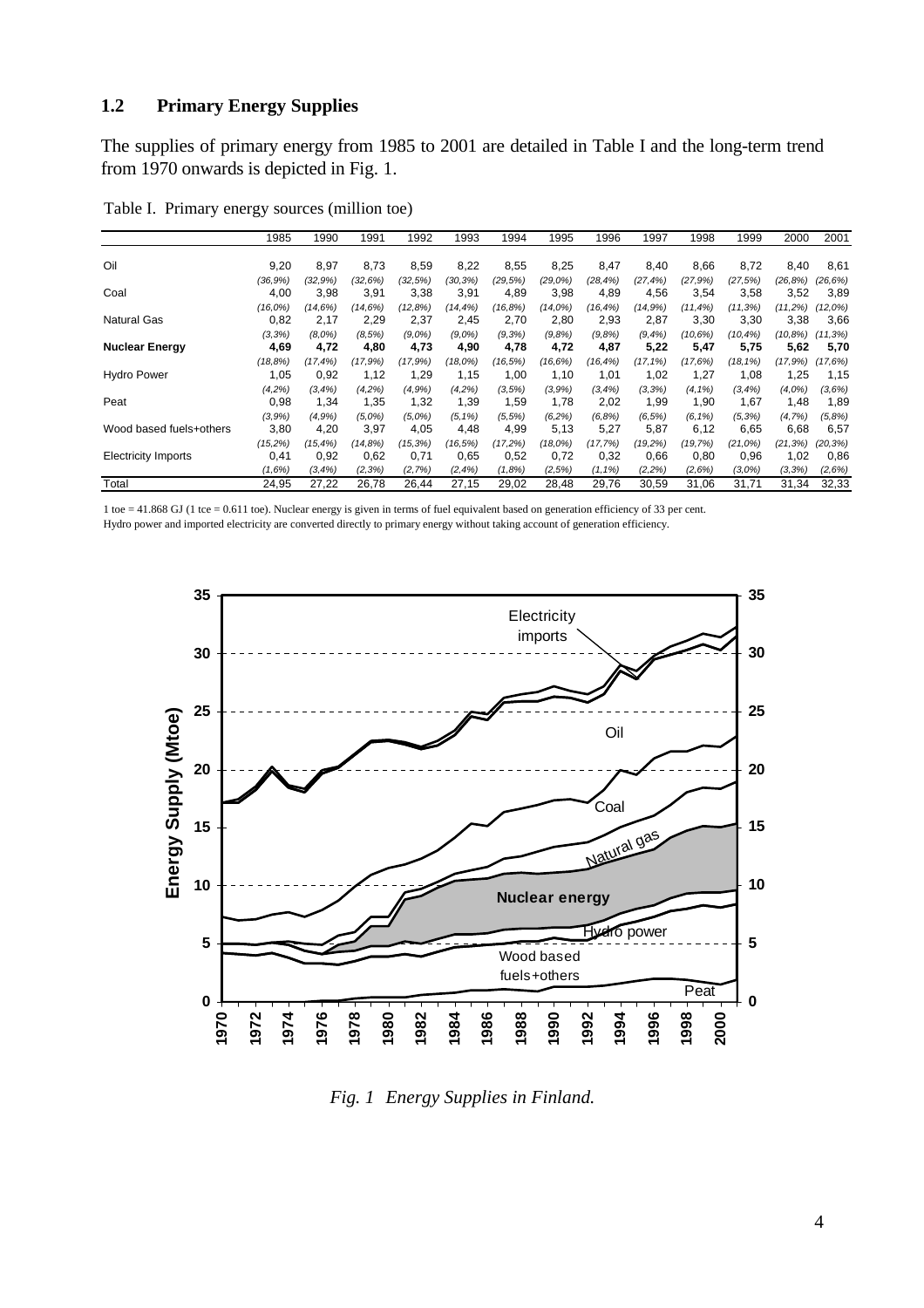#### **1.3 Electricity Production**

|  |  |  | Table II. Supply of electricity, TWh |  |
|--|--|--|--------------------------------------|--|
|--|--|--|--------------------------------------|--|

|                                        | 1985                           | 1990                           | 1991                          | 1992                               | 1993                           | 1994                        | 1995                      | 1996                           | 1997                          | 1998                        | 1999                                | 2000                                | 2001                         |
|----------------------------------------|--------------------------------|--------------------------------|-------------------------------|------------------------------------|--------------------------------|-----------------------------|---------------------------|--------------------------------|-------------------------------|-----------------------------|-------------------------------------|-------------------------------------|------------------------------|
| <b>Hydro Power</b>                     | 12,21<br>$(25, 8\%)$           | 10,75<br>$(20, 8\%)$           | 13,07<br>(23,7%)              | 14,96<br>(27,2%)                   | 13,34<br>(23,0%)               | 11,66<br>(18, 8%)           | 12,79<br>$(21, 1\%)$      | 11.70<br>(17.6%)               | 11,80<br>(17,9%)              | 14,78<br>(21, 9%)           | 12,55<br>(18, 8%)                   | 14,45<br>(21, 5%)                   | 13,29<br>(18, 5%)            |
| <b>Wind Power</b>                      |                                |                                | 0.001<br>(0.002%              | 0,002<br>(0.004%)                  | 0,004<br>(0,007%)              | 0,007<br>(0.011%)           | 0,011<br>(0.018%)         | 0,011<br>(0.017%)              | 0,017<br>(0.026%)             | 0,023<br>(0.034%)           | 0,049<br>(0.074%)                   | 0,077<br>(0.114%)                   | 0,071<br>(0.099%)            |
| <b>Nuclear Power</b>                   | 17,98                          | 18,13                          | 18,41                         | 18,17                              | 18,80                          | 18,33                       | 18.13                     | 18,68                          | 20,05                         | 20,98                       | 22,06                               | 21,58                               | 21,88                        |
| Cogeneration,<br>industry              | $(38.0\%)$<br>6,38<br>(13, 5%) | $(35, 1\%)$<br>7,65<br>(14.8%) | (33, 4% )<br>7,32<br>(13, 3%) | $(33, 1\%)$<br>7,73<br>$(14, 1\%)$ | (32, 4%)<br>8,68<br>$(15.0\%)$ | (29.5%)<br>9,48<br>(15, 2%) | (29.9%<br>9,45<br>(15.6%) | $(28, 1\%)$<br>9,71<br>(14.6%) | (30, 4%)<br>10,98<br>(16, 6%) | (31,2%)<br>11,98<br>(17.8%) | $(33, 1\%)$<br>12,03<br>$(18, 1\%)$ | $(32, 1\%)$<br>11,74<br>$(17, 4\%)$ | (30, 5%)<br>11,47<br>(16,0%) |
| Cogeneration,<br>district heating      | 5,87<br>$(12, 4\%)$            | 8,47<br>(16.4%)                | 9,28<br>$(16, 8\%)$           | 9,54<br>$(17, 4\%)$                | 9,80<br>(16.9%)                | 10,72<br>(17,2%)            | 11,27<br>(18, 6%)         | 12,47<br>(18.8%)               | 12,23<br>(18,5%)              | 13,25<br>(19, 7%)           | 12,81<br>(19, 2%)                   | 12,72<br>(18,9%)                    | 14,41<br>$(20, 1\%)$         |
| Conv. condensing<br>power etc.         | 4,88<br>(10, 3%)               | 6,59<br>(12.8%)                | 7,03<br>$(12, 8\%)$           | 4,57<br>$(8, 3\%)$                 | 7,38<br>(12.7%)                | 11,98<br>(19, 3%)           | 8,90<br>(14, 7%)          | 13,79<br>(20, 8%)              | 10,88<br>(16, 5%)             | 6,32<br>$(9, 4\%)$          | 7,16<br>(10, 7%)                    | 6,72<br>$(10,0\%)$                  | 10,53<br>(14, 7%)            |
| <b>Total Production</b>                | 47,32<br>(100%)                | 51,59<br>(100%)                | 55,10<br>(100%)               | 54,97<br>(100%)                    | 58,01<br>(100%)                | 62,18<br>(100%)             | 60,54<br>(100%)           | 66,36<br>(100%)                | 65,95<br>(100%)               | 67,32<br>(100%)             | 66,66<br>(100%)                     | 67,28<br>(100%)                     | 71,65<br>(100%)              |
| Net Imports                            | 4,73                           | 10,74                          | 7,18                          | 8,23                               | 7,54                           | 6,08                        | 8,41                      | 3,66                           | 7,65                          | 9,31                        | 11,12                               | 11,88                               | 9,96                         |
| <b>Total Supply</b><br>(= Consumption) | 52,04                          | 62,33                          | 62,29                         | 63,20                              | 65,55                          | 68,26                       | 68,95                     | 70,02                          | 73,60                         | 76,63                       | 77,78                               | 79,16                               | 81,60                        |

**Supply of electricity in 2001 Total 81.6 TWh**



*Fig. 2a. Electricity supplies by type of generation in Finland in 2001.* 



**Primary Energy Sources in Electricity Supply 2001 Total 81.6 TWh**

*Fig. 2b. Electricity supplies by primary energy sources in Finland in 2001.*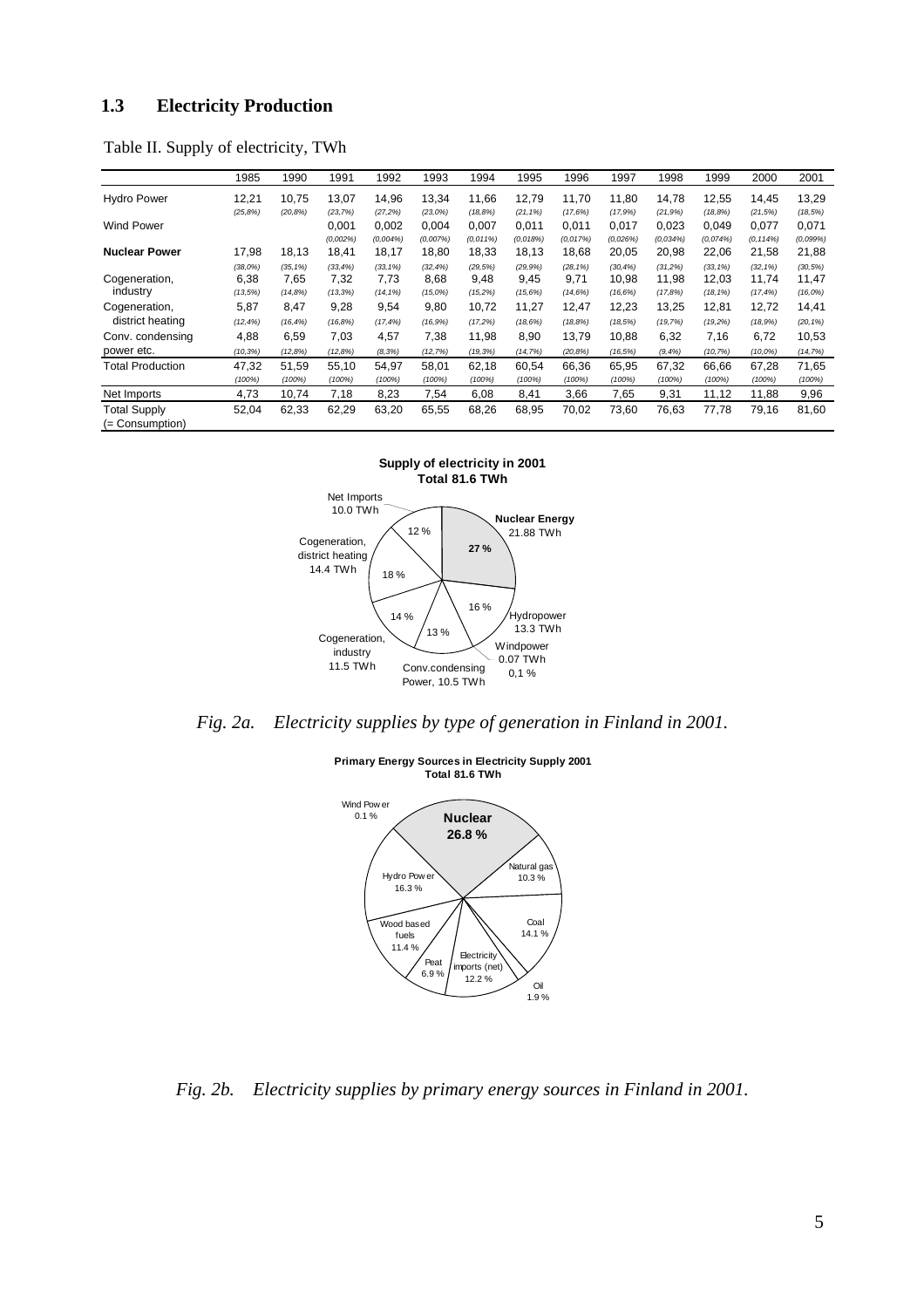



*Fig. 2c. Electricity supplies in Finland (1975 — 2001).* 

*Fig. 3. Electricity consumption in main consuming sectors (1970 - 2000).*



*Fig. 4. Development and forecast of electricity consumption in main consuming sectors (1990 - 2010) (Source: Finergy Research Report 3/1997).*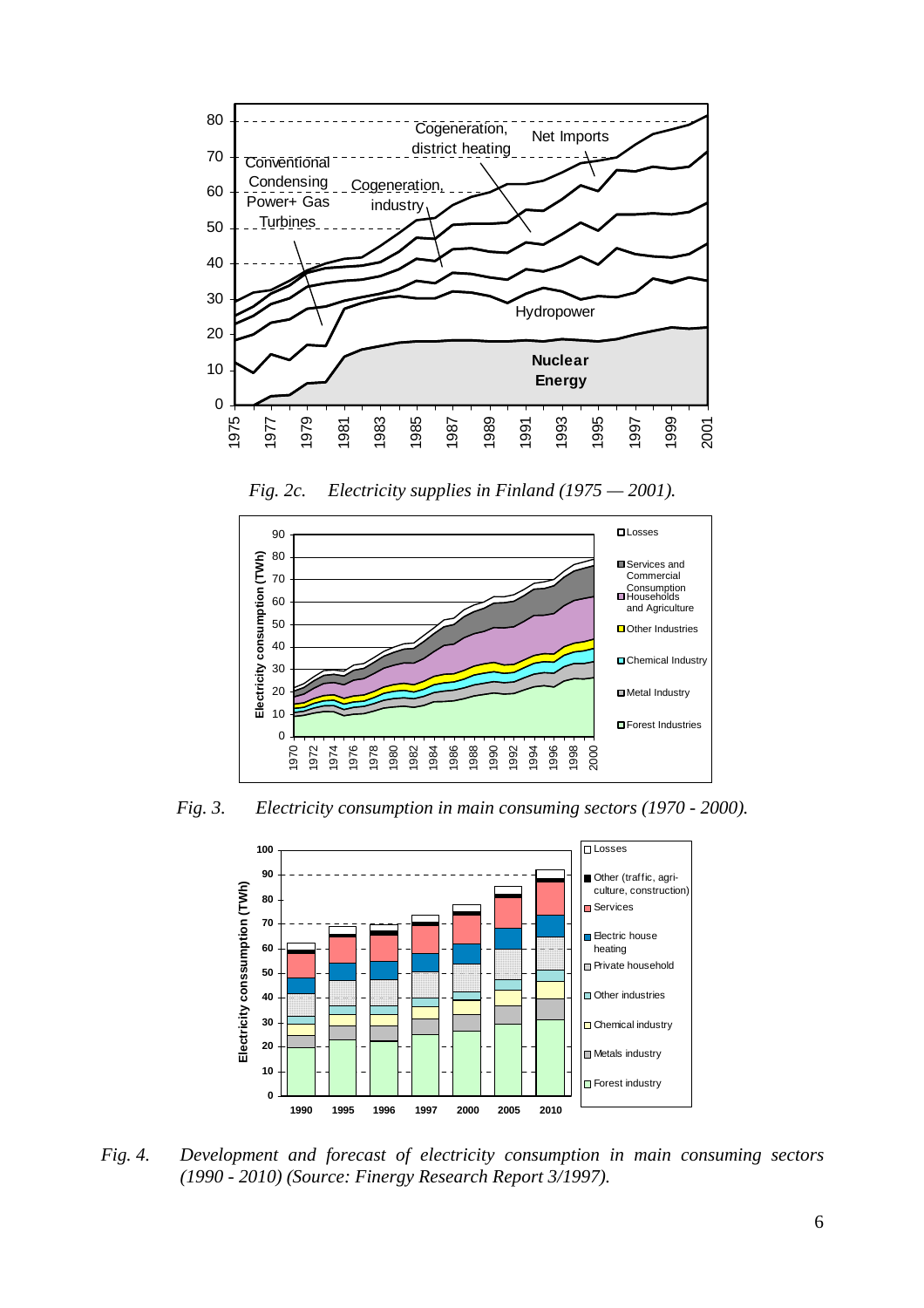

*Fig. 5. Development of carbon dioxide emissions in Finland. The share of domestic electricity production was 10 Mt in 1990, 15 Mt in 1994 and 18 Mt in 1996. The NPPs were commissioned in the period 1979 - 1982 replacing conventional condensing power production.* 

The biggest single  $CO_2$ -source of primary energy is oil. In the overall picture (Fig. 6) the emissions from the electricity production are quite small reflecting the efficiency of electricity production (CHP) and the importance of hydro and nuclear power. The share of  $CO_2$ -neutral electricity generation is shown in Fig. 7



*Fig. 6. Carbon dioxide emissions from fuel combustion in Finland.*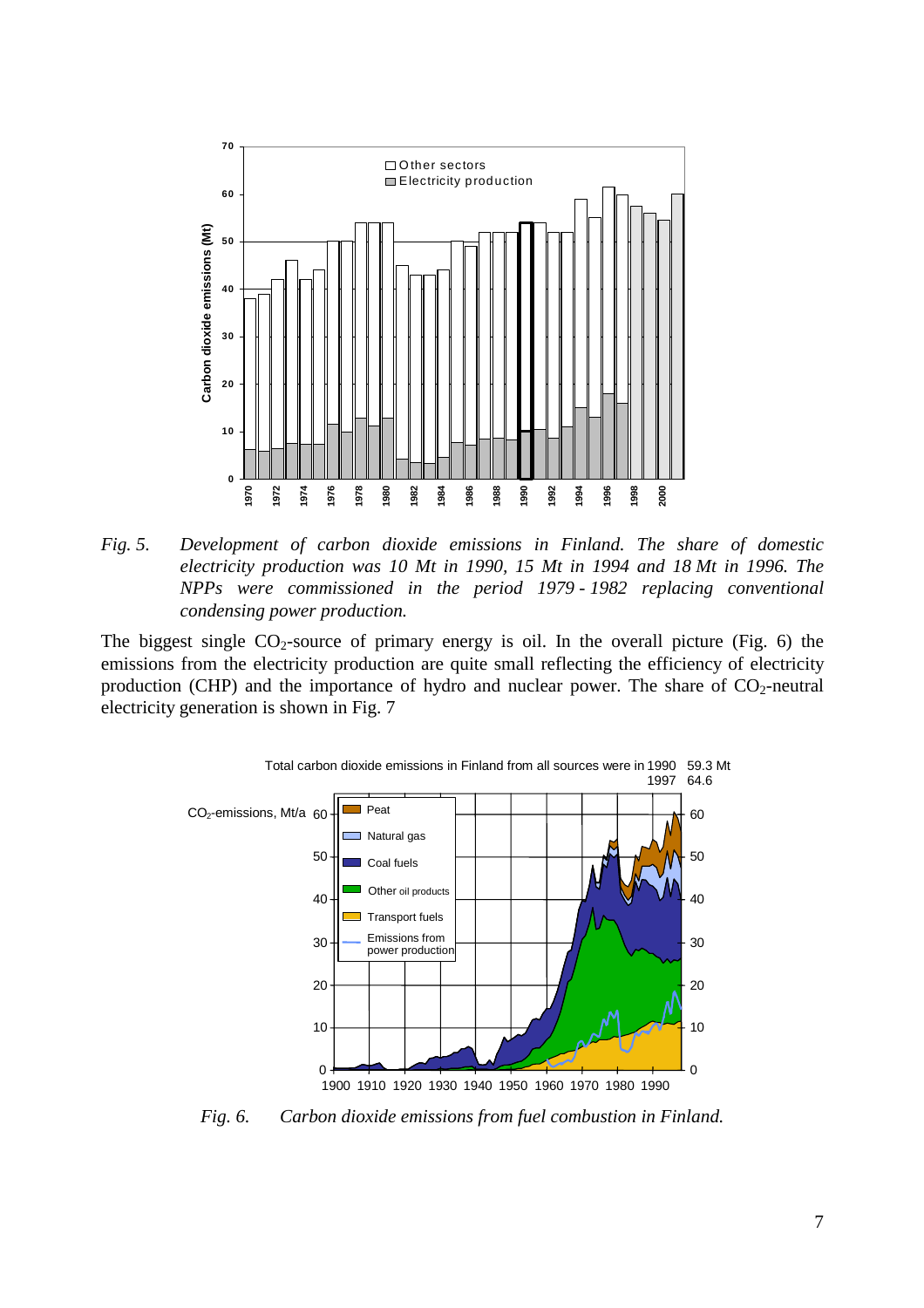

*Fig. 7 Share of CO2 neutral electricity generation* 

## **1.4 Climate change**

The Government Programme states that "the Government will draw up and implement a national plan on how Finland will meet its minimum obligations on greenhouse gases reached at the Kyoto Conference on climatic impacts. These commitments will be met in such a manner that the measures needed to implement them will not impair economic growth and moves to strengthen employment nor prejudice steps to reduce the national debt."

The preparations for the National Climate Strategy were started sector by sector (the Ministry of Trade and Industry, the Ministry of the Environment, the Ministry of Transport and Communications and the Ministry of Agriculture and Forestry). The Ministry of Trade and Industry has been responsible for coordinating and collecting the sector-specific programmes into a National Climate Strategy in cooperation with the various ministries. For this cooperation, an inter-ministerial Kyoto network was set up. The implementation process of the Strategy has been monitored by a Kyoto Ministerial Working Group.

The sector-specific studies have been compiled into a Background Report to the Government's Climate Strategy. Based on this background report, the Government prepared the National Climate Strategy (www.ktm.fi/ilmasto/selonteko\_2305\_english.pdf) and submitted it to Parliament in March 2001. The Parliament had its respond debate about the Strategy on June 19, 2001.

During 1999 to 2001 a book *Energy Visions 2030 for Finland* was prepared by VTT Energy. This book included a consideration of three different enrgy scenarios in addition to the reference scenario (business as usual). In the scenario analyses special emphasis was paid on the consideration of the possibilities and economic implications of meeting the Kyoto green house gas emission reduction target and increasingly stringent targets in the future. The main characteristics of the scenarios and the main results are shown in Figs. 8 to 10.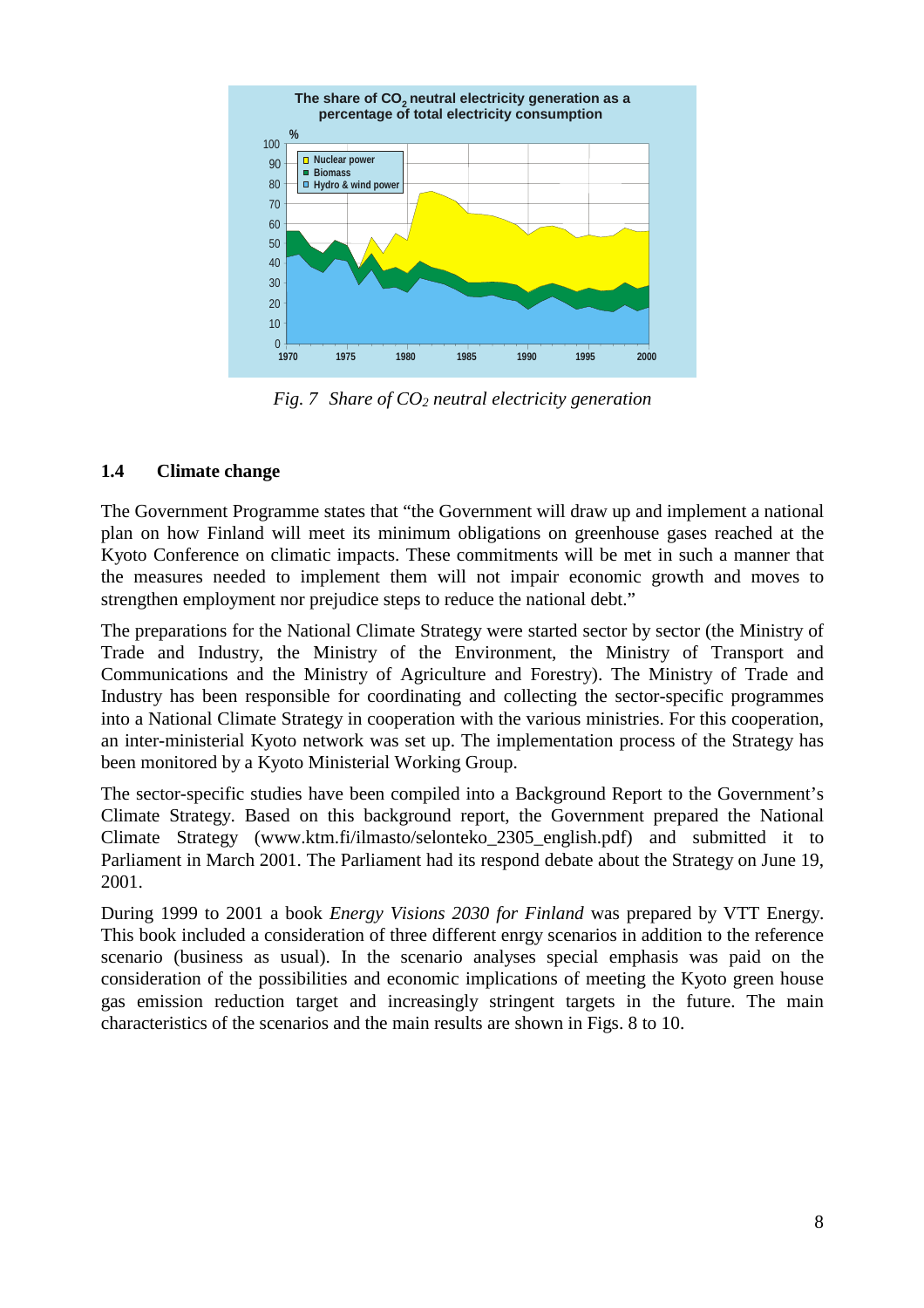| <b>Characteristic</b>                     | Kyoto       | Save               | Techno             | Reference    |
|-------------------------------------------|-------------|--------------------|--------------------|--------------|
| Energy and CQ                             | Moderate    | Large              | Small              | Present      |
| taxation                                  | increase    | increase           | increase           |              |
| Level of energy<br>conservation measures  | Moderate    | High               | Moderate           | Low          |
| Costs and potential of                    | <b>Base</b> | <b>Base</b>        | <b>Boosted</b>     | Conservative |
| renewable energy supply                   | estimates   | estimates          | development        | estimates    |
| Costs and potential of                    | <b>Base</b> | <b>Base</b>        | <b>Boosted</b>     | Conservative |
| new technologies                          | estimates   | estimates          | development        | estimates    |
| Amount of new nuclear<br>capacity allowed | <b>None</b> | 1400 MW<br>in 2015 | 3000 MW<br>by 2030 | <b>None</b>  |
| <b>GHG</b> emission reduction             | The Kyoto   | $-20\%$ from       | $-20\%$ from       | <b>None</b>  |
| objective                                 | target      | 1990 level         | <b>1990</b> level  |              |

*Fig. 8. Summary of main characteristics for different energy scenarios* 



*Fig. 9. Cost structures in different energy scenarios* 



*Fig.10. CO2 emissions in different energy scenarios*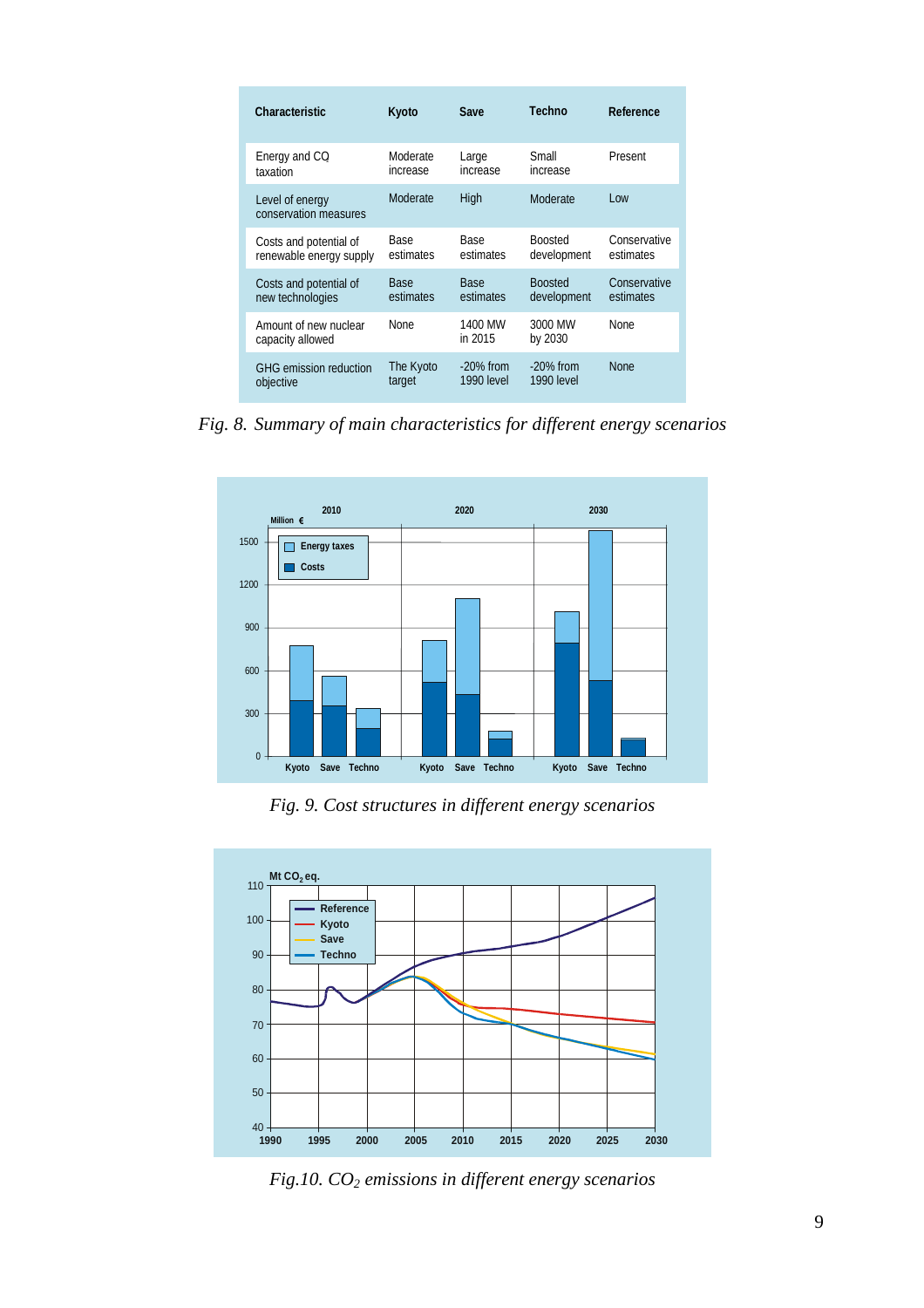# **2 NUCLEAR POWER**

## **2.1 Nuclear Power Plants**

#### *2.1.1 Nuclear Power Statistics 2001*

During 2001 all the Finnish nuclear power units operated reliably. At the Loviisa VVER:s, there was one unexpected shutdown due to a cable break, and two production outages needed for checks related to an oil leak from a main circulation pump and a leaking control rod shroud tube. No events above INES 0 were reported. The durations for the revision outages for the two units were 20 and 22 days, respectively.

At the Olkiluoto BWR:s, there was one unexpected shutdown due to a turbine operation failure. No other unexpected production outages occurred. A similar gearwheel fault found at several emergency cooling system valves was rated INES 1; no other events above INES 0 were reported. The revision outages at the two units lasted 8 and 15 days, respectively.

| Unit        | Nominal<br>Capacity, | Start-up | Commercial<br>Operation | Annual<br>Electricity    | <b>Load Factor</b><br>per cent |                |  |
|-------------|----------------------|----------|-------------------------|--------------------------|--------------------------------|----------------|--|
|             | MW(e)<br>(gross/net) |          |                         | Generation,<br>TWh (net) | Annual                         | Cumulat. $(2)$ |  |
| Loviisa 1   | 510/488              | 1977     | 1977                    | 3.92                     | 92.1                           | 84.6           |  |
| Loviisa 2   | 510/488              | 1980     | 1981                    | 3.78                     | 89.0                           | 87.7           |  |
| Olkiluoto 1 | 870/840              | 1978     | 1979                    | 7.16                     | 97.6                           | 90.9           |  |
| Olkiluoto 2 | 870/840              | 1980     | 1982                    | 7.03                     | 95.1                           | 92.4           |  |
| All units   | 2760/2656            |          |                         | 21.56                    | $94.2^{(1)}$                   | 89.6           |  |

Table III. Characteristics of the Finnish nuclear power plants and main production statistics for **2001**

 $(1)$  Gross capacity weighted average; the arithmetic average is 93.5 %

 $(2)$  From the start of commercial operation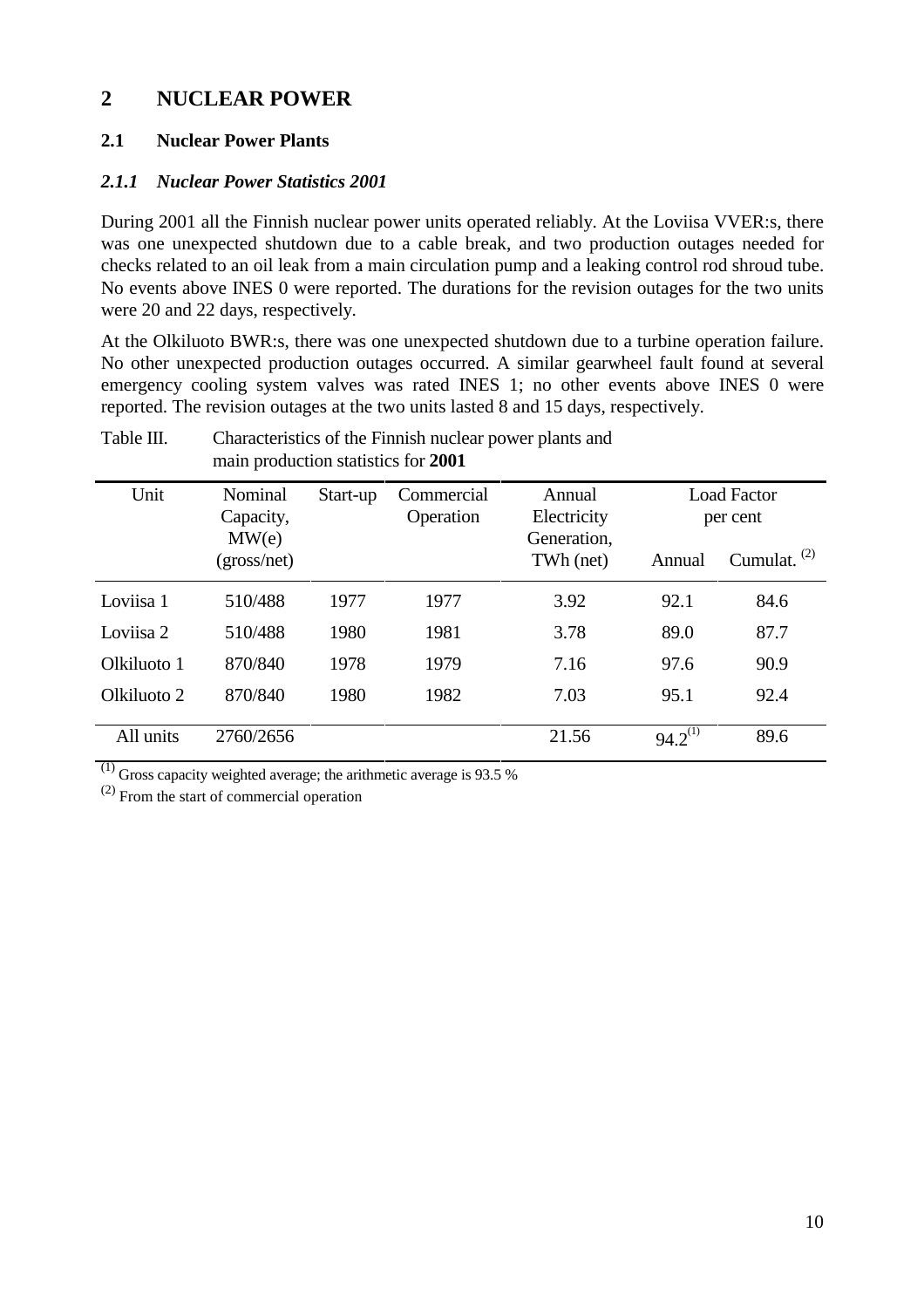#### *2.1.2 General Survey of Reactor Performance*

The historical trends in annual and cumulative load factors of the Finnish nuclear power plants are shown in Figs. 11 and 12, respectively. The development of annual occupational collective doses (manSv/a/station) of the Finnish nuclear power stations (both with 2 reactor units) are shown in 13. All the reactors in Finland operated without significant disturbances throughout the year 2001 The annual number of abnormal events according to the INES-scale is depicted in 14.



*Fig. 11. The development of annual load factors of the Finnish nuclear power plants* 



*Fig. 12. The development of cumulative load factors (from the beginning of commercial operation) of the Finnish nuclear power plants.*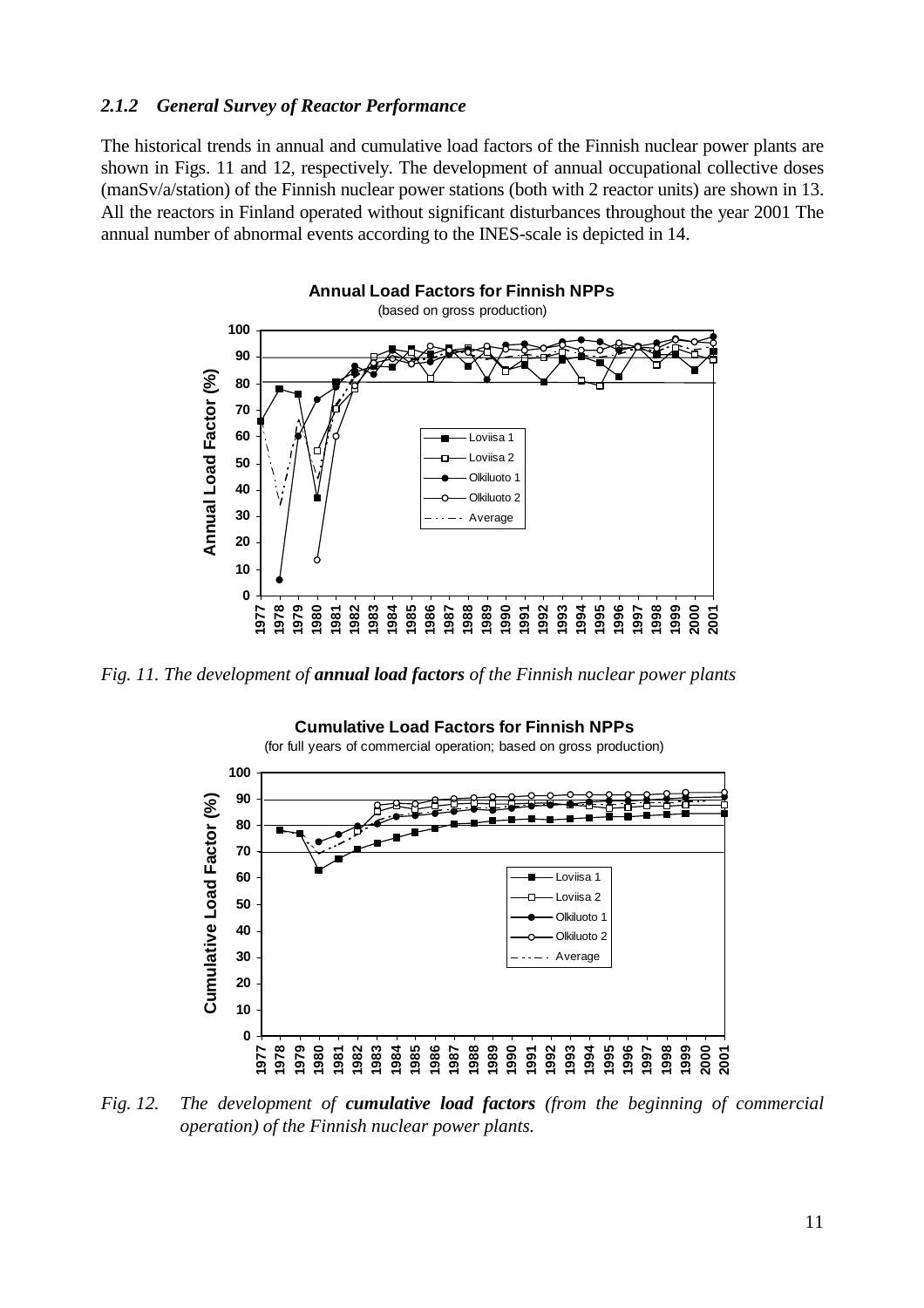

#### **Annual occupational doses at the Finnish nuclear power stations**

*Fig. 13. The annual occupational doses of the Finnish nuclear power stations are compared with the authority limits. The tightened regulatory limit for annual occupational dose of 2.5 manSv/GWe went into force at the beginning of 1993 in lieu of the previous limit of 5 manSv/GWe* 



**Number of abnormal events according to INES-scale**

*Fig. 14 The total annual number of abnormal events (anomalies & incidents) according to the International Nuclear Events Scale (INES) at the Finnish nuclear power plants.*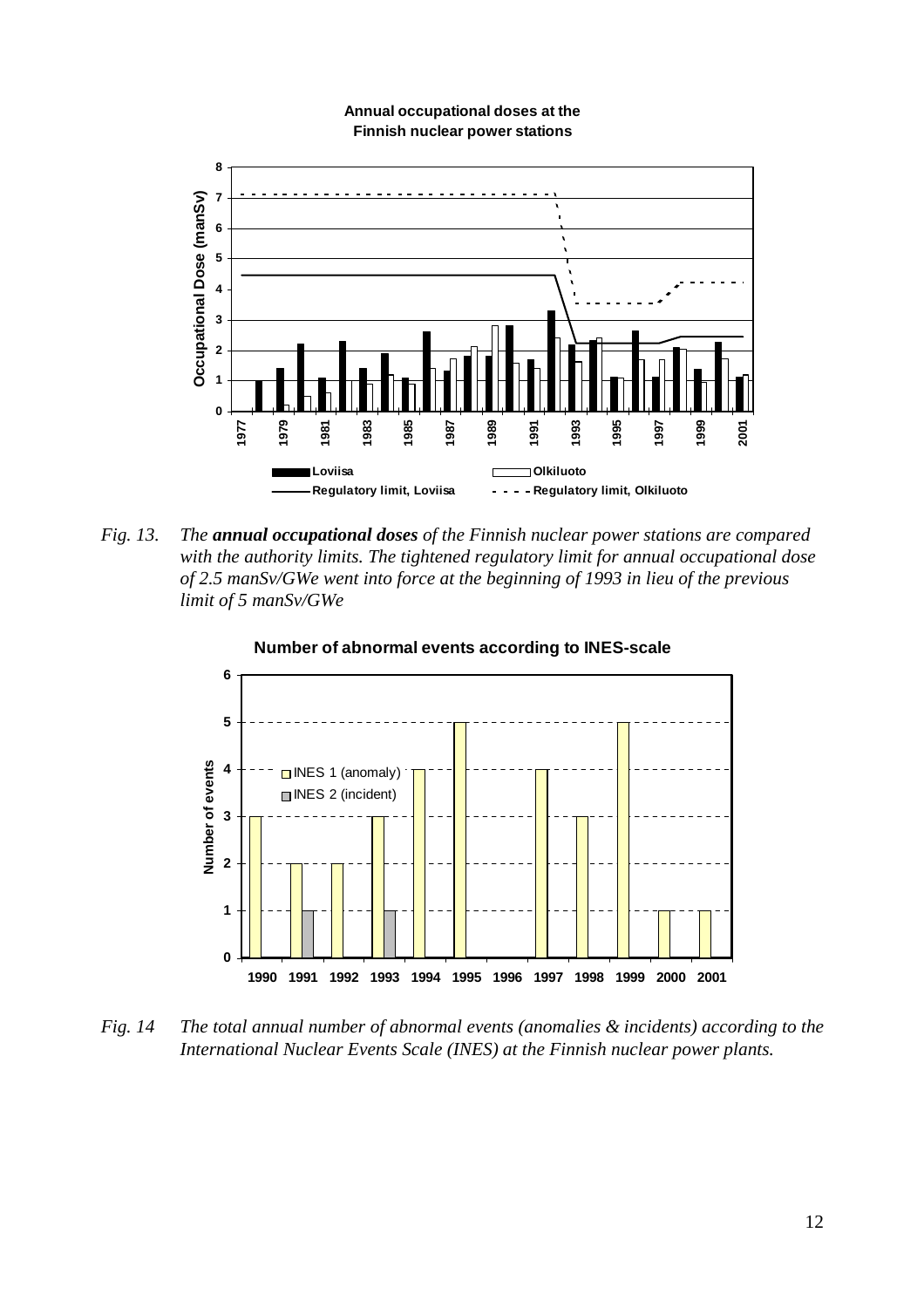### **2.2 The outlook of nuclear power in Finland**

Finland is one of the few European countries seriously considering increasing the use of nuclear power. Key reasons especially for the energy-intensive industry to increase nuclear power capacity include the good experiences with the existing nuclear power plants and particularly the steady price of electricity generated in them, Finland's small indigenous energy resources, and the efforts to restrict the use of fossil fuels in order to prevent the threatening climate change. Also the citizens have a more positive attitude towards an increase in nuclear power in Finland than in most other countries. In recent polls, the numbers of opponents and proponents to a new NPP have been very close to each other, both around 45%.

Finnish nuclear power companies have followed closely the development of nuclear power plant technology in the 1990s and also participated in certain plant development projects. They have also taken part in the European Utility Requirements (EUR) programme, in which the design requirements for new nuclear power plants to be built in Europe have been defined in cooperation with European power companies.

In 1998, the nuclear power companies launched the procedure in accordance with the legislation on environmental impact assessment in order to study the environmental effects of a new nuclear power plant unit, if it were to be built in Loviisa or Olkiluoto. The companies handed over the results of the environmental impact assessments, the so-called EIA reports, to the Ministry of Trade and Industry in August 1999. In the reports, the environmental impacts of nuclear power plant units of the BWR and PWR type are assessed. The environmental impact assessment process was completed in February 2000 when the Ministry of Trade and Industry gave its final statement on the reports concluding that the environmental impacts have been studied in sufficiently comprehensive scope.

In early autumn 1999, Fortum and TVO decided that TVO is to be responsible for the possible implementation of a new nuclear power unit. As locations, Loviisa and Olkiluoto compete as equal alternatives, as do the boiling water and pressurised water technologies as technical alternatives. The plant type and location will be decided in due course on the basis of technological and economical factors.

In November 2000, TVO filed an application for a decision in principle to the Government concerning the construction of a new nuclear power plant unit. In the application, the size of a new unit is defined at 1 000 – 1 600 MW with a technical operating life of 60 years. The application also includes the nuclear facilities needed for the handling, storage and final disposal of operating waste.

On January 17th 2002, the Finnish government decided that constructing the new nuclear power plant unit planned by TVO would be in line with the overall good of the society. The Parliament Commerce Committee has now prepared a report on the decision in principle. This report will form the basis for the Parliament vote on nuclear power, scheduled to take place on Friday, May 24th 2002.

Seven other committees have prepared their statements to the Commerce Committee. The Social Affairs and Health Committee submitted their statement on March 23rd 2002. The statement neither supports nor opposes the construction of nuclear power, but merely lists positive and negative viewpoints. The Administration Committee made their statement on April 3rd, 2002. The statement contains no bearing on constructing additional nuclear capacity, but states that "As a whole, the current legislation and procedures derived from it, as well as their principles, are suitable for use as a basis for planning the preparation and safety measures of a potential new power plant unit."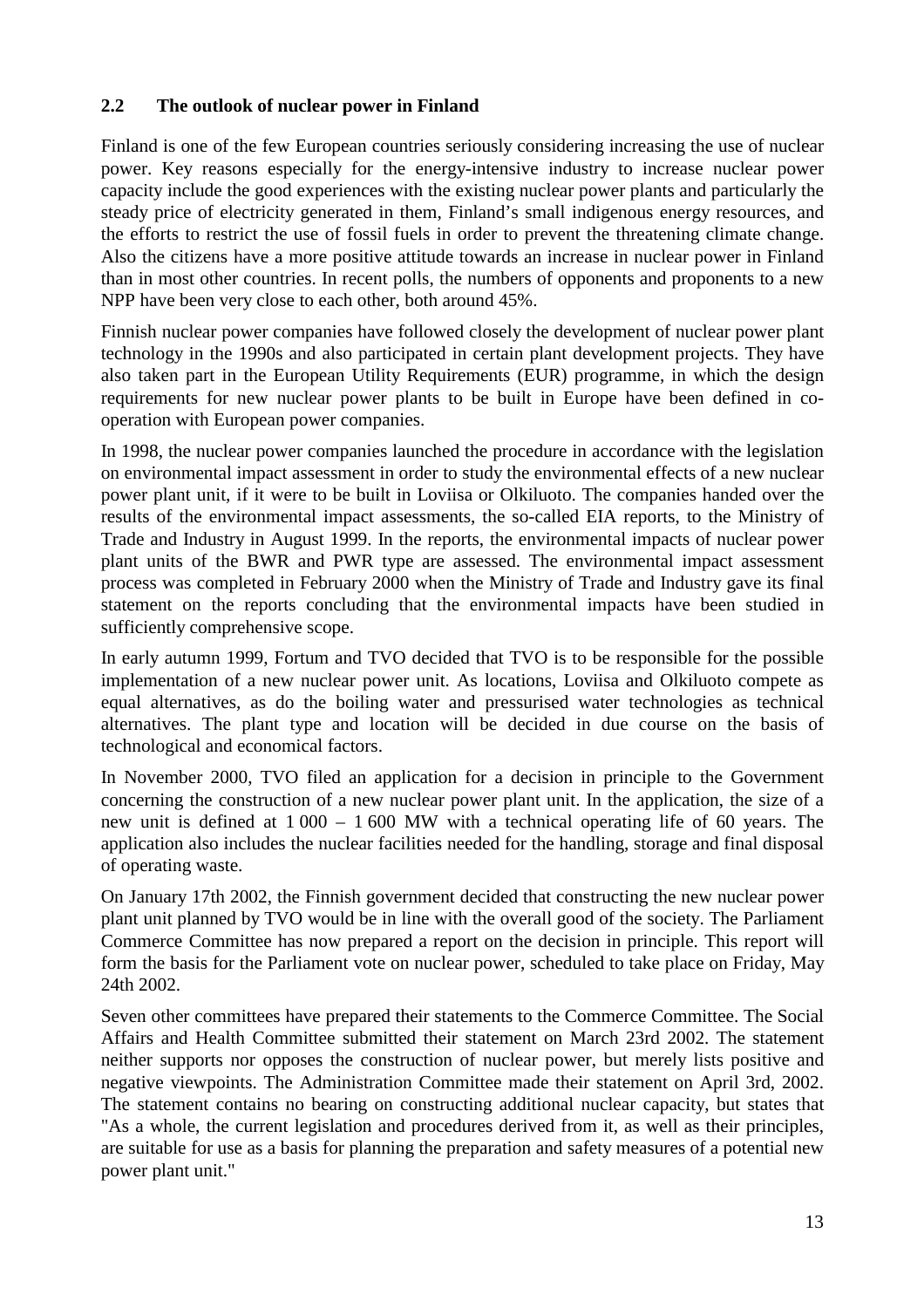The Environment Committee stated an adverse opinion on April 24th 2002, based on a voting result of 10 against, 6 for and 1 abstention. The Agriculture and Forestry Committee supported nuclear power on April 24th with 10 members for, 6 against and 1 abstention. The Committee for the Future submitted their statement on April 24th. The committee does not present an opinion on nuclear power, but asks for the Commerce Committee to take the positive and negative viewpoints listed in the statement into account. The Finance and Employment and Equality Committees submitted their statements on April 26th 2002.

If the Government´s Decision in Principle will be endorsed by the Parliament in the decisive voting on May  $24<sup>th</sup>$ , 2002, a new nuclear power plant unit could be in commercial use by 2010.

## **2.3 Nuclear Fuel Supply**

#### *2.3.1 Uranium Supply, Enrichment and Reprocessing*

After joining the European Union the requirements of Euratom have been adopted in nuclear fuel supply to the Finnish NPPs. Fortum Power and Heat (formerly Imatran Voima Oy, IVO), the operator of the Loviisa NPP, has continued the efforts for acquiring an optional fuel supplier from western sources besides the present Russian fuel supplier. Together with the Hungarian Paks utility, test fuel assemblies have been bought from the BNFL. Five lead assemblies from BNFL were loaded in Loviisa in 1998. In December 1999, Fortum Power and Heat announced that at least half of the fuel loaded into the two Loviisa VVER plants between 2001 and 2005 will be bought from BNFL. The first batch of BNFL fuel was loaded into one of the Loviisa reactors in the 2001 revision.

#### **2.4 Progress in spent fuel disposal program**

#### *2.4.1 Progress in the first licensing stage for spent fuel disposal facility in Finland*

According to the Nuclear Energy Act, the first authorisation step towards a disposal facility for nuclear waste is the so-called Decision in Principle (DiP). At this step the Government shall consider whether "the construction project is in line with the overall good of society". In particular, the Government shall pay attention to the need of the facility, to the suitability of the proposed site and to the environmental impacts from the proposed practice.

The multi-phase process for selecting the site for a spent fuel disposal facility has lasted about two decades. During the whole process the developer, first TVO and subsequently Posiva, has had active contacts to the decision makers and the general public in the candidate municipalities. In fact, both the Nuclear Energy Act and the EIA Act require that public hearings have to be arranged. The site selection process culminated in the combined EIA- and DiP- processes during the years 1997 to 2001.

Posiva Oy started the formulation of the EIA programme at all four candidate sites (Eurajoki, Kuhmo, Loviisa, Äänekoski) in the early 1997. At this stage, a comprehensive public interaction programme was launched consisting of a large number of public meetings and brainstorming sessions, distributing various printed material and videotapes and different presentations at local fairs and other public gatherings. The EIA programme was officially submitted to the Ministry of Trade and Industry (the contact authority) in February 1998 and, on the basis of public hearings and comments from a number of parties concerned and expert bodies, the Ministry gave its statement on the programme in June 1998. In accordance with the Espoo Convention the neighbouring countries Sweden, Russia and Estonia were notified of the EIA programme.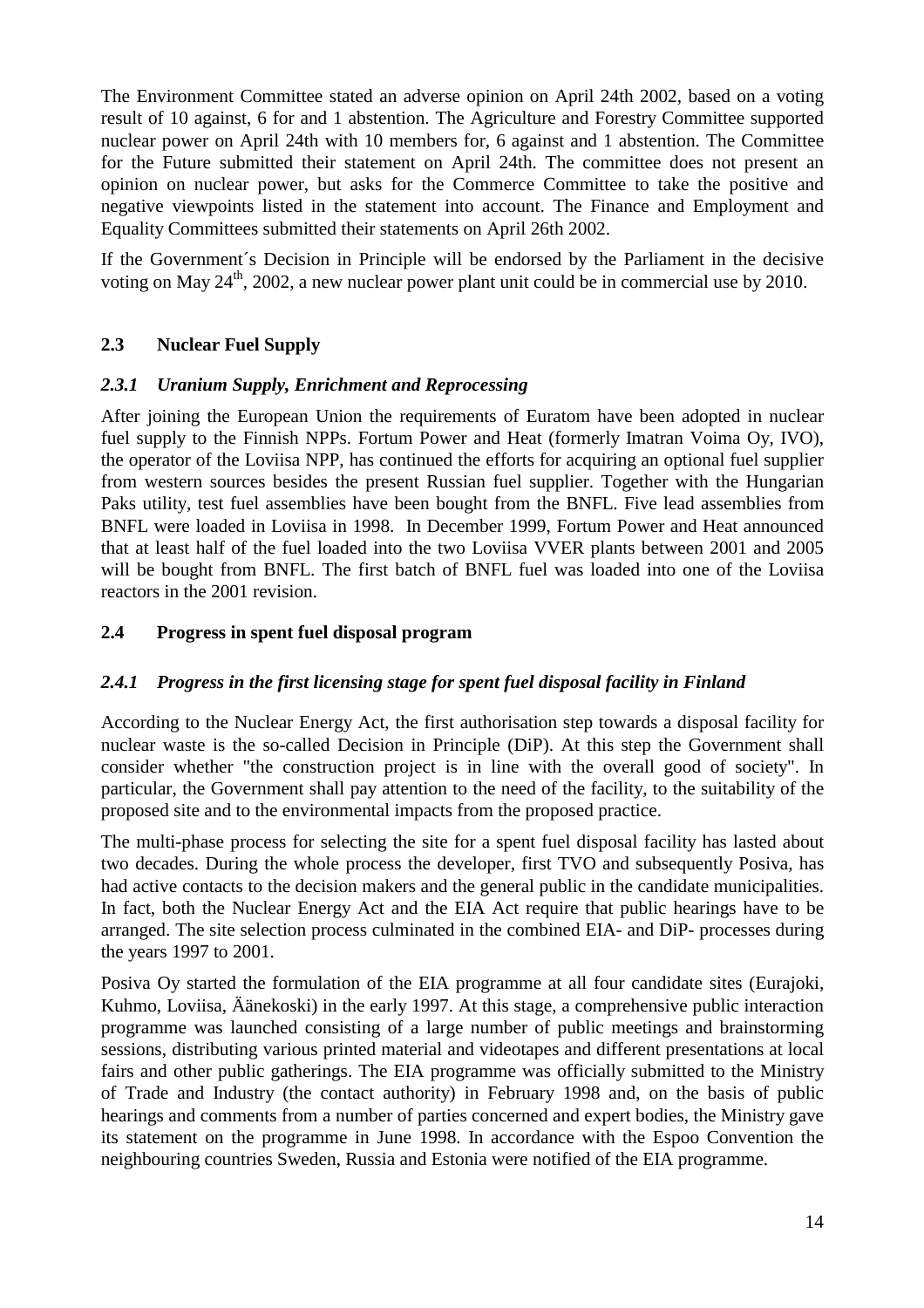Posiva Oy submitted the completed EIA report together with a comprehensive set of supporting documents to the Ministry of Trade and Industry in spring 1999. After that the Ministry asked for statements from local and national authorities and opinions from the public on the EIA report. After the hearings, the Ministry gave in November 1999 its statement, which completed the EIA process.

At the same time as the EIA report was submitted to the Ministry in May 1999, Posiva Oy submitted the Decision in principle (DiP) application to the Government. The DiP application addressed only one site candidate in the vicinity of the Olkiluoto NPP site in the Eurajoki municipality. As described in Table 2, the DiP-process was completed in May 2001, when the Finnish Parliament ratified the Government's decision.

The EIA and DiP processes were quite demanding for both Posiva and the authorities. The Public Sector's Research Programme on Spent Fuel Management had a significant role in supporting the activities of the authorities in these processes. The support included among others assistance in developing the basic EIA procedures, follow-up of the EIA- and DiP-processes, evaluation of the key documents produced by Posiva Oy and providing impartial special reports on spent fuel management for non-technical audience.

After the positive conclusion of the DiP-process, the planned next stage of the Finnish final disposal programme will include an underground research facility ONKALO in Olkiluoto, the construction of which is scheduled to start within a few years. The construction of the disposal facility is scheduled to start in early 2010's and the actual final disposal activities would start some ten years later. These implementation stages will, however, need a construction licence from the Government, and later a separate operation licence.

In its application for DiP for spent fuel disposal facility, Posiva also proposed that spent nuclear fuel generated from the operation of a potential new nuclear power plant unit to be constructed in Finland would be disposed of at the final disposal plant in question. The Government decided to consider this point of the application later in the same connection as it will deal with the pending application submitted by Teollisuuden Voima Oy in November 2000 on the construction of a new nuclear power plant unit. (cf. section 2.2)

#### *2.4.2 Financial Provisions*

To ensure that the financial liability is covered, the utilities must each year present cost estimates for the future management of nuclear wastes. The cost estimates, based on the existing waste quantities and including decommissioning of NPPs, amount to about 1200 million euros with no discounting.

The utilities are obliged to set aside a certain amount of money each year to the State Nuclear Waste Management Fund. The past and expected future development of the total fund holdings and unfunded liabilities are depicted in Fig. 15. At the end of the year 2001 the funded money covered the whole liability.

The administrative procedures are described in detail in the nuclear energy legislation. In rough terms, the cost for radioactive waste management, including plant decommissioning, is 0.00023 Euro/kWh (with no discounting), about 10 % of the total power production cost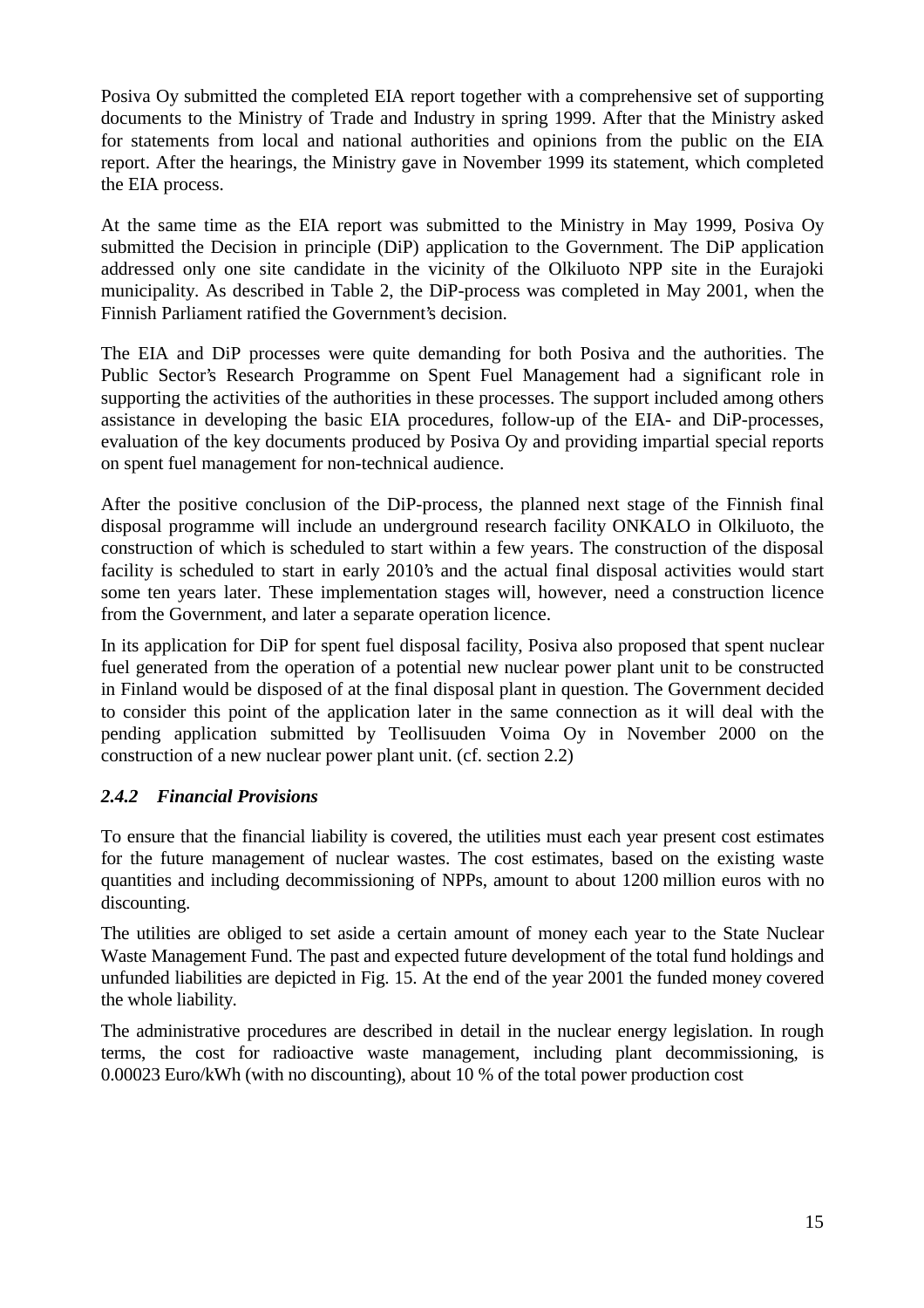

Fig. 15. Fund holdings in the Nuclear Waste Management Fund and unfunded liabilities covered by securities (1 FIM  $= 0.17$  euro).

## **2.5 Nuclear R&D**

#### *2.5.1 Policy*

The focus of nuclear R&D is on the safety and operational performance of the power plants and on the management and disposal of wastes. Publicly funded nuclear energy research provides impartial expertise for the regulation of nuclear energy. The public sector also plays a major role in ensuring the necessary personnel and equipment resources for research and development, as well as in establishing the framework for international collaboration.

For nuclear fission energy, the Ministry of Trade and Industry (KTM), the major funding source, has contracted the Technical Research Centre of Finland (VTT) to manage the research programmes on nuclear fission safety. VTT also carries out most of the research work. Other significant research institutions include the Geological Survey of Finland, the University of Helsinki, Lappeenranta University of Technology, Helsinki University of Technology, the Finnish Meteorological Institute and the Radiation and Nuclear Safety Authority (STUK).

That part of the research, which is funded and also partly carried out by the power companies, Fortum Engineering and TVO, concentrates on plant-specific issues (e.g. plant modernisation, severe accident management, PSA, ageing phenomena) and nuclear waste disposal.

Effort is made to harmonise the objectives of national research programmes as much as possible with the research fields and priorities of major international nuclear energy co-operation programmes, both within the European Union, OECD/NEA and the Nordic Countries.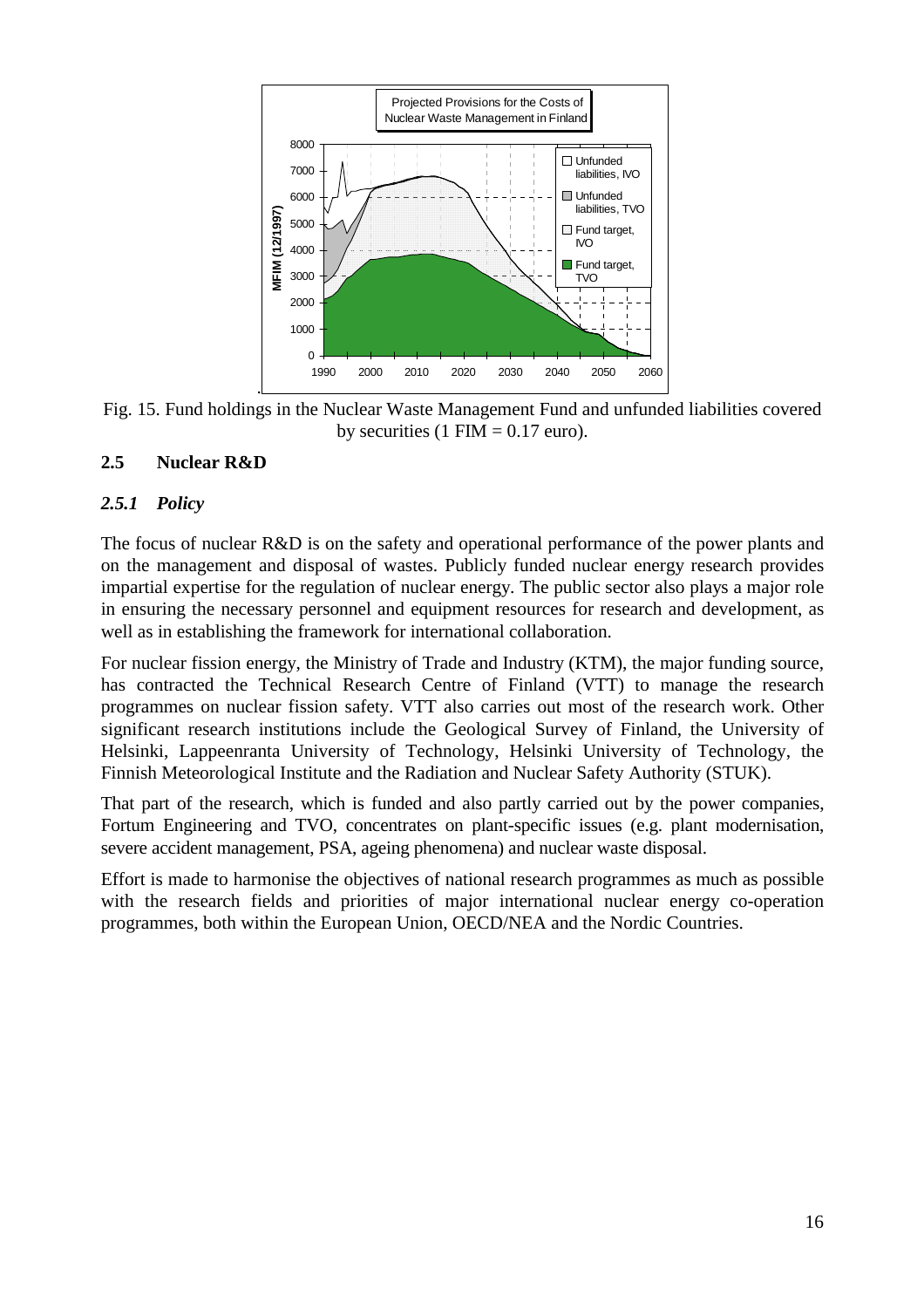## *2.5.1.1 Research programmes*

To make publicly funded nuclear energy research result-oriented and efficient, to strengthen the basic and advanced education of experts, and to facilitate international co-operation, most of the research was organised as national research programmes in 1989. Currently, the third and partially fourth generation of programmes are under way. The programmes in progress are:

- Nuclear Power Plant Safety (FINNUS), 1999 2002
- Finnish Fusion Programme (FFUSION2) 1999 2002.
- The National Research Programme on Nuclear Waste Management (KYT), 2002 2006.

The total volume for the research programmes on nuclear fission energy is about 50 person-years annually. Nuclear fusion research comprises about 25 person-years. At present, the total annual volume of all nuclear energy research in Finland is estimated to be some 200 person-years.

# *2.5.2 Fuel Cycle*

Research on the fuel cycle is aimed at efficient fuel utilisation with advanced in-core fuel management schemes, increasing the burn-up and introducing new fuel designs. This includes the development of computational capabilities for reactor physics calculations, the analyses of fuel performance with computer models and the participation in international experimental research projects on light water reactor fuel behaviour.

The Finnish limits regarding the maximum allowed discharge burnup of spent nuclear fuel have traditionally been quite conservative, in practise limiting the assembly-averaged burnup to 40 MWd/kgU. The power company TVO is currently running a research project in order to be able to expand this limit to at least 45 MWd/kgU within the next few years.

#### *2.5.3 Waste Management*

In the waste management studies emphasis is paid on spent fuel management. The waste management research in Finland is being conducted both in the national research programme (KYT) and, primarily, in the R  $\&$  D programme by Posiva Oy and the utilities. Furthermore, the Safety Authority (STUK) orders independent studies for the support of its licensing review assessments.

After the Decision in Principle in 2001 for a spent fuel disposal facility in Eurajoki the next milestone in Finnish nuclear waste management programme will be the constructing license for the facility around 2010. To reach this ambitious goal, however, requires even more high-quality and focused research than before. The Ministry of Trade and Industry started a five-year research programme in February 2002 called the National Research Programme on Nuclear Waste Management (KYT). The most important research area of the KYT-programme is long term safety of spent fuel repository. The KYT-programme is based on co-operation of all main actors in Finnish nuclear waste management, including regulators and implementers. This "unholy alliance" provides pragmatic viewpoints to the research programme but it also requires balanced research that does not compromise the respective interests of regulators and implementers.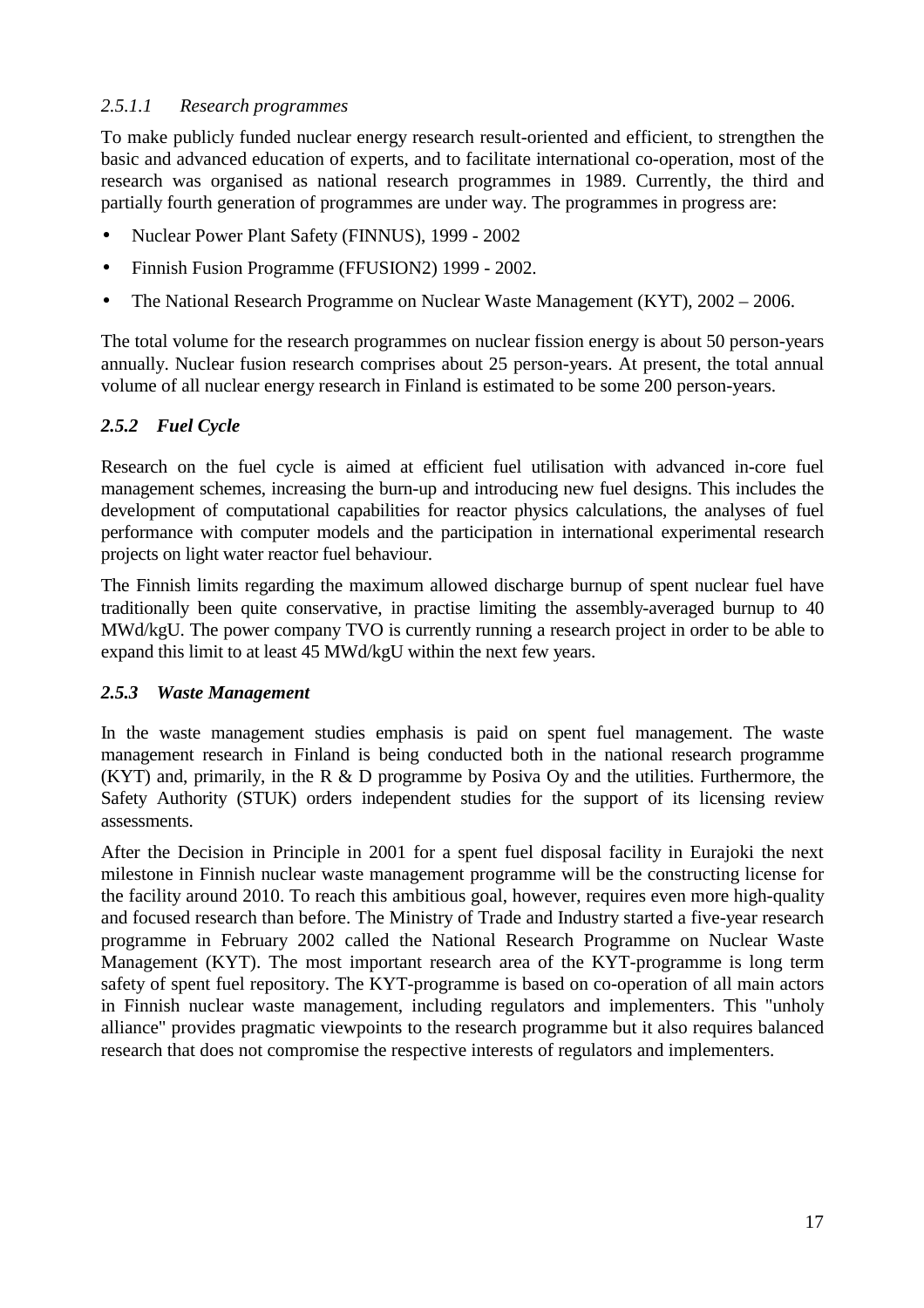#### *2.5.4 Safety and Environment*

**The Finnish Research Programme on Nuclear Power Plant Safety, FINNUS 1999-2002,** combines the aspects of reactor operation and structural integrity. The three main themes of the programme, **ageing, accidents and risks** are covered with 11 research projects.

The projects are mainly carried out at VTT, utilising its experienced personnel, experimental facilities and computational capabilities.

The programme was planned together with the safety authority, the Finnish nuclear power companies and the research organisations and launched by the Ministry of Trade and Industry.

| <b>FINNUS</b> briefly:      |                                                                                                                                    |
|-----------------------------|------------------------------------------------------------------------------------------------------------------------------------|
| <b>Research fields:</b>     | Nuclear power plant ageing<br>$\bullet$<br>Accidents<br>$\bullet$<br><b>Risks</b><br>$\bullet$                                     |
| <b>Duration:</b>            | 1999-2002                                                                                                                          |
| <b>Total budget:</b>        | Euro 17 million                                                                                                                    |
| Volume in 2002:             | Euro 3.54 million, out of which one third by Ministry of Trade and<br>Industry                                                     |
| <b>Research Partners:</b>   | VTT Processes, VTT Industrial Systems, VTT Building Technology,<br>Fortum Power and Heat Oy, Lappeenranta University of Technology |
| Co-ordination:<br>Web Site: | <b>VTT Processes</b><br>http://www.vtt.fi/ene/program/finnus/                                                                      |

#### **Component Life Management, XVO 1999-2002.**

The Finnish nuclear power plants have operated more than 20 years. Significant research efforts on critical components' ageing and lifetime management are invested to maintain excellent usage factors and continue operation long in future. For that purpose VTT and industry together planned a set of annual R&D projects to be performed in 1999 - 2002.

The projects deal with systematic component lifetime management, piping vibrations and integrity, materials ageing, NDE, interactions of coolant and materials, environmentally assisted cracking and ageing of reactor internals.

VTT Industrial Systems carries out a major part of the project. Helsinki University of Technology performs the included basic research tasks. Teollisuuden Voima Oy (TVO) and Fortum finance the project together with the National Technology Agency (Tekes).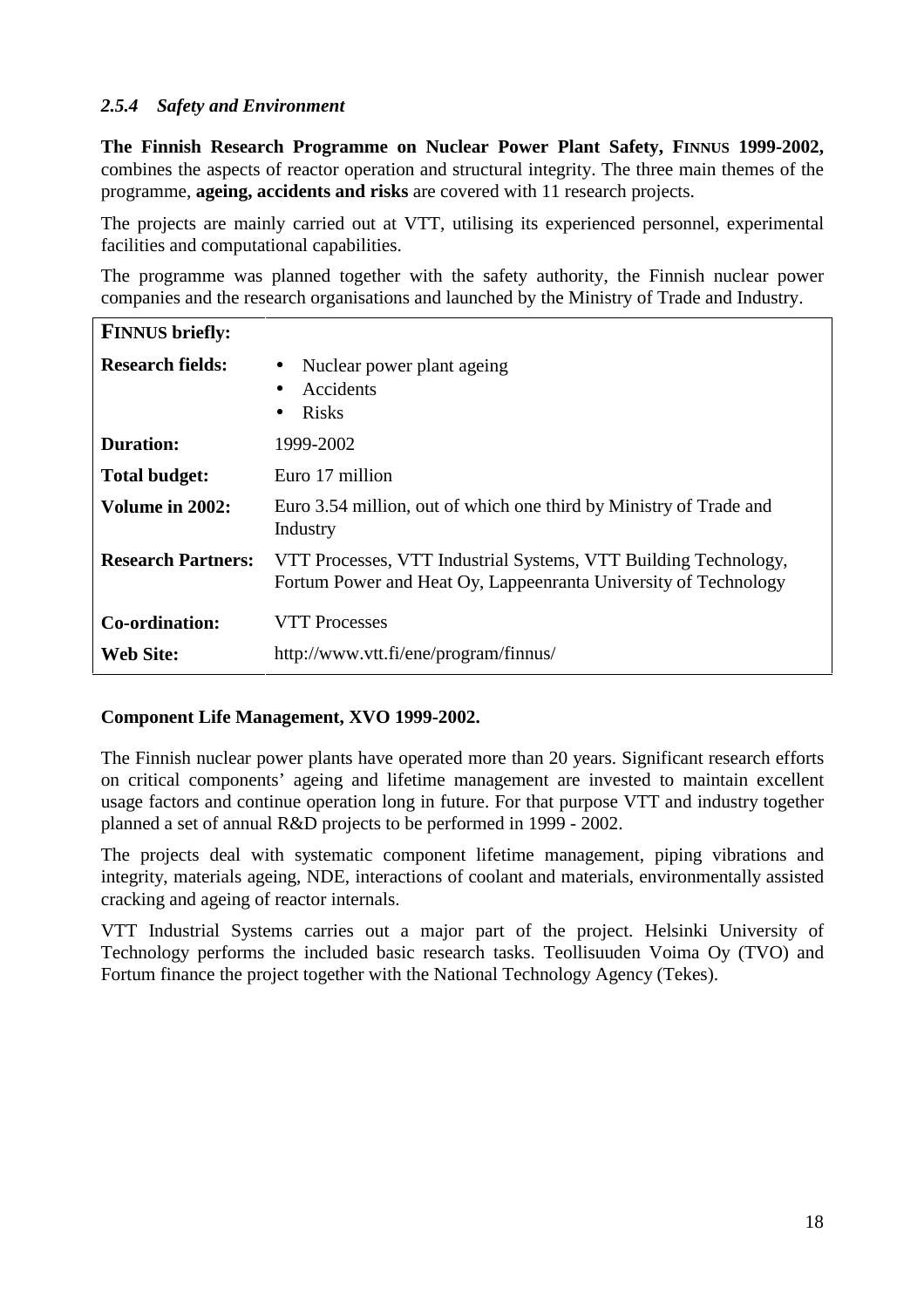# **3 TECHNICAL RESEARCH CENTRE OF FINLAND (VTT)**

#### **3.1 Research Programme**

From the beginning of 2002, VTT revised the organisation adopted in 1994 and slightly revised already in 2001. Presently there are six research institutes. The previous institutes **VTT Energy** and VTT Chemical Technology were merged into VTT Processes and VTT Automation and VTT Manufacturing Technology into VTT Industrial Systems. The current six research institutes are:

- VTT Electronics
- VTT Information Technology
- VTT Industrial Systems
- VTT Processes
- VTT Biotechnology
- VTT Building and Transport

The mission and the vision of the new VTT Processes institute are:

We are a research & development partner for process industries and the energy sector and provide support for the decision making in the public sector. With our science-based innovations we enhance the technical and economic performance of our clients and improve the well-being of the society. We are the forerunner in the development and application of efficient and environmentally friendly energy and process technologies as well as new materials.

In 2002, VTT Processes covers the six research fields described in Table IV.

Table IV. Planned volumes and sources of income of the research fields of VTT Processes in 2002.

| Research Field                 | Volume<br>(person-<br>years) |
|--------------------------------|------------------------------|
| <b>Nuclear Energy</b>          | 80                           |
| <b>Energy Production</b>       | 120                          |
| <b>Emission Control</b>        | 90                           |
| <b>Systems and Models</b>      | 90                           |
| Paper and Mineral Industries   | 115                          |
| <b>Materials and Chemicals</b> | 120                          |